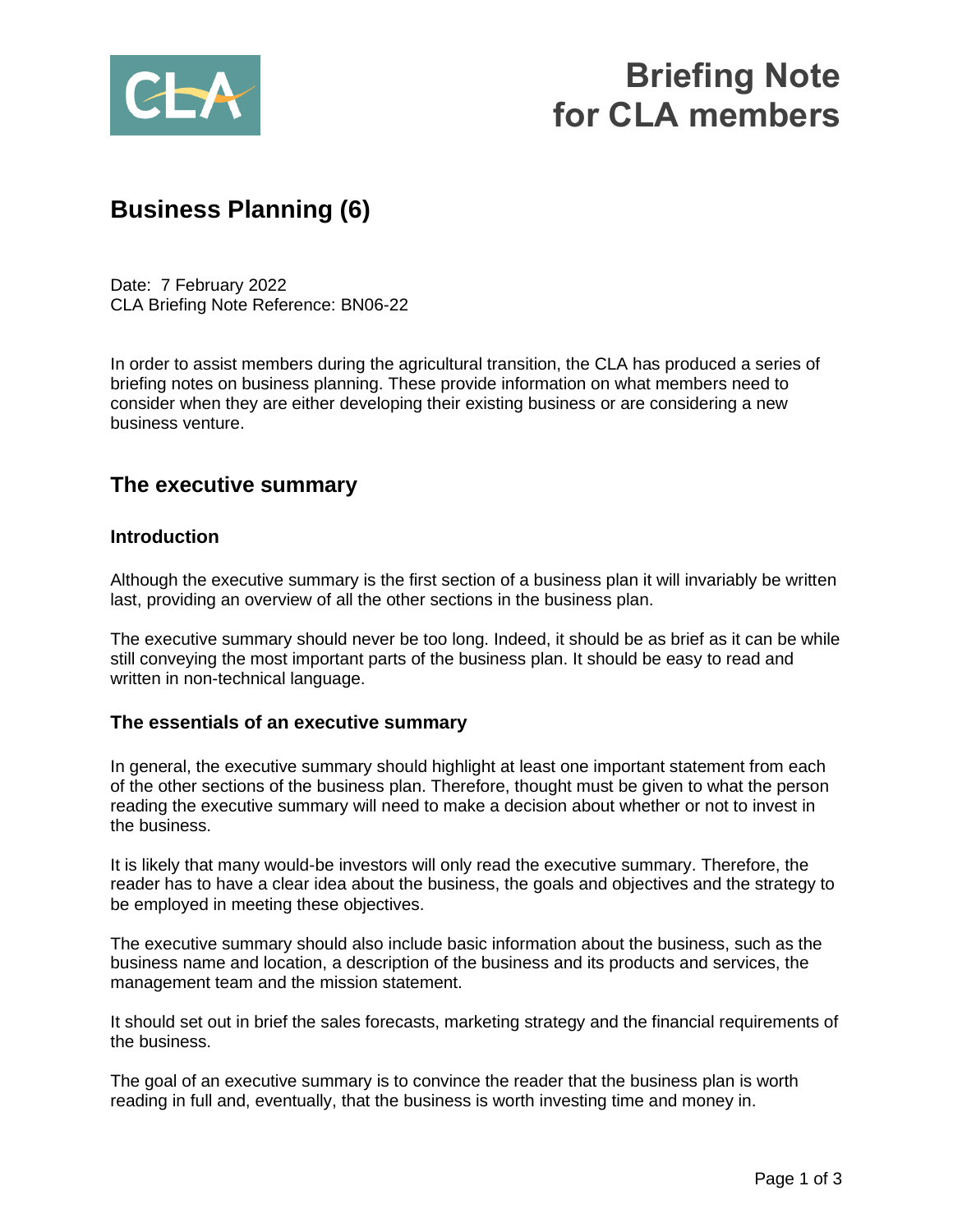

#### **The outline of an executive summary**

When the executive summary is drafted thought must be given as to who will be the audience. If the audience is a bank manager, an investor or a potential partner, what would convince him or her to invest in the business or work with the business? This should be the focus of the executive summary.

It is important to go through each section of the business plan and pull out the most important sentence, statement, fact or figure from each. The executive summary will eventually include a description of each of these key points with explanations that make the statements flow and fit logically together.

The most important and compelling statement must be made at the beginning of the executive summary so it is more likely to be read. The executive summary should be written in such a way that it appears to be speaking directly to the audience, illustrating the opportunities the new business will be able to create.

#### **The use of visual aids and interactive aids**

The executive summary must be easy to read and understand. Therefore, a picture can be worth a thousand words in an executive summary. If there is a graph, chart or other graphic demonstrating one of the important points to be made, use it to support the key statements.

In addition to graphics, the formatting of the executive summary – such as the use of subheadings or bullet points and short paragraphs – can make it easy to scan through as well as draw attention to the most important parts.

The business plan executive summary must be able to stand alone and be self-supporting. But it can also be used to direct the reader to more information in the detail of the business plan with little effort. As such, hyperlinks can be used in the executive summary to allow readers to jump to other sections of the business plan and help substantiate the claims made.

#### **Brevity**

In general, the executive summary needs to be long enough to get the point across but not too long. It must be direct, clear and convincing and avoid using overly descriptive language.

#### **A checklist**

It is important to ensure that the executive summary is proofread and perfect. If a would-be investor is put off by the executive summary because it is poorly written, too descriptive or too long, he or she simply will not read the rest of the business plan.

Given that the executive summary is an integral part of the business plan, it is important to ensure that all the information required is put in.

This checklist sets out the key features.